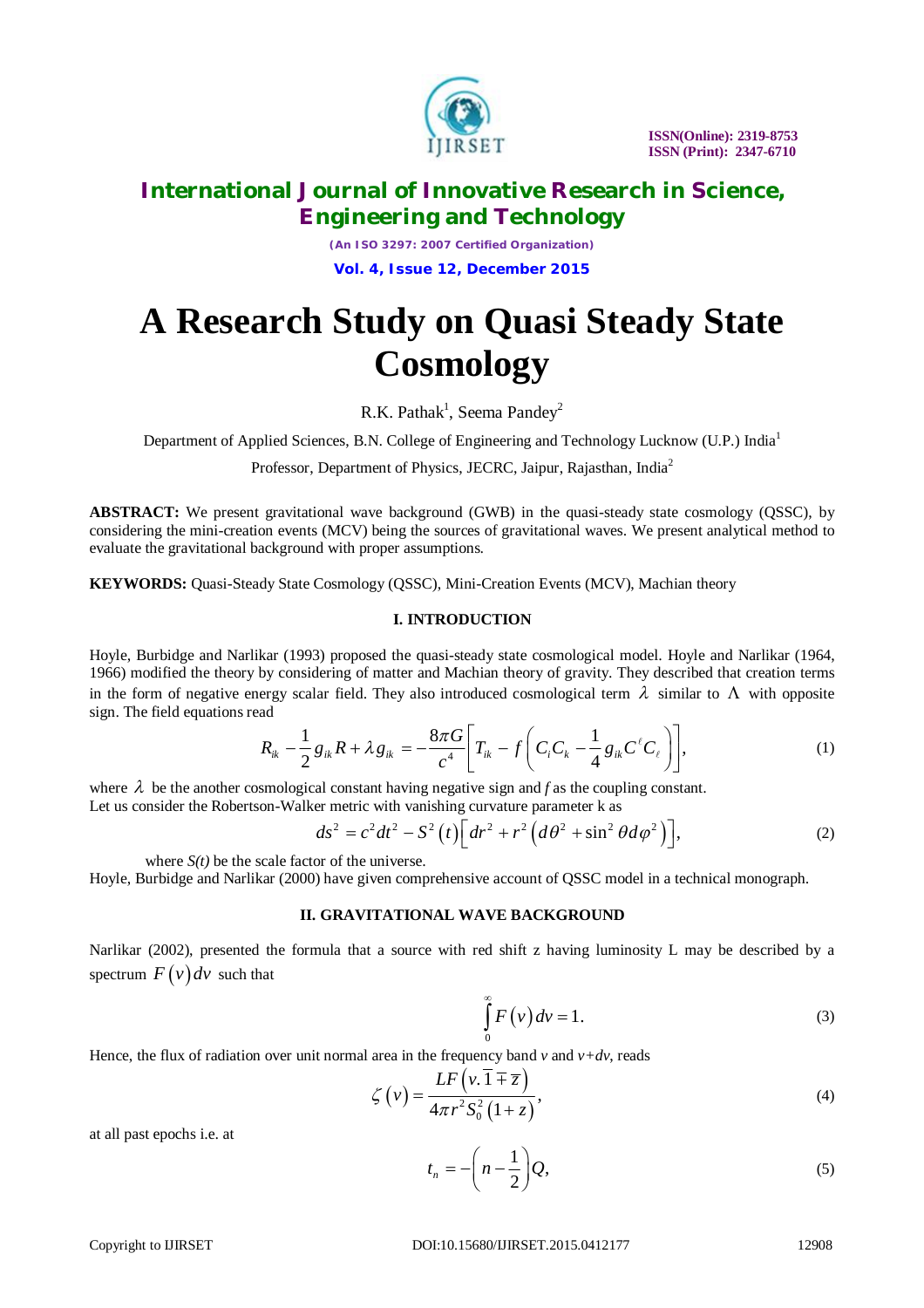

## **International Journal of Innovative Research in Science, Engineering and Technology**

*(An ISO 3297: 2007 Certified Organization)*

**Vol. 4, Issue 12, December 2015**

where  $n = 0, 1, 2, \ldots$ , and corresponding red shifts read

$$
z_n = \frac{S(t_0)}{S(t_n)} - 1,
$$
  
=  $\exp{\frac{t_0 - t_n}{p} \cdot \frac{1 + \eta \cos 2\pi t_0}{1 - \eta} - 1}.$  (6)

Let us consider an observer is located at  $r = 0$  at present epoch  $t_0$ . Therefore, the radiation pulse emitted by a minicreation event may reach to an observer, having distance  $r<sub>n</sub>$  as

$$
r_n = \int_{t_n}^{t_0} \frac{cdt}{S(t)}.
$$
\n(7)

Let us consider a thin shell of radial thickness of the form

$$
\Delta = \left(1 + z_n\right)^{-1} \text{ second.}
$$
 (8)

by giving gravitational radiation at  $r = 0$  to the observer and lasting for one second. Hence, the volume of the shell reads

$$
\Delta V_n = 4\pi r_n^2 \left(1 + z_n\right)^{-1} S_0^2 c. \tag{9}
$$

This is Euclidean formulation. It is expected that non-Euclidean geometry may modify the above formulation. Therefore the number of mini-creation events which give rise to gravitational wave background read as

$$
\Delta v_n N \tag{10}
$$

The flux density  $\varphi_n(v)dv$  over the range of frequencies, *v*, and *v*+*dv* by each mini-creation events, where

$$
\varphi_n(v) dv = \frac{G\alpha M^2 u^4 v_{\min} dv}{\pi r_n^2 c^5 v^2 (1 + z_n)^3 S_0^2},
$$
\n(11)

for  $n = 0, 1, 2, \dots$ 

Hence, the total flux density due to all mini-creation events reads

$$
B(v) dv = \sum_{n=0}^{\infty} \frac{4\alpha GM^2 u^4 v_{\text{min}} N}{c^4 v^2 (1 + z_n)^4} dv.
$$
 (12)

Let us put  $P = 20 Q$ ,  $Q = 42 Gyr$ ,  $\eta = 0.85$  and

$$
N = p \left[ 1 - \exp\left( -\frac{3Q}{p} \right) \right] \left( qT M_{\parallel} \right)^{-1}, \tag{13}
$$

so one may obtain the equation for gravitational wave flux as

$$
B(v) = \frac{4\alpha G \dot{M}^2 u^2 v_{\text{min}}}{c^4 v^2} \frac{\rho_0}{q T M_{\text{u}}}
$$
  
 
$$
\times \left(\frac{0.15}{1 + 0.85(Cos 1.6\pi)}\right) \overline{e}^{0.015} \left(1 - \overline{e}^{3/2} \right)
$$
  
 
$$
\times \sum_{n=0}^{\infty} \exp\left(-\frac{n}{5}\right).
$$
 (14)